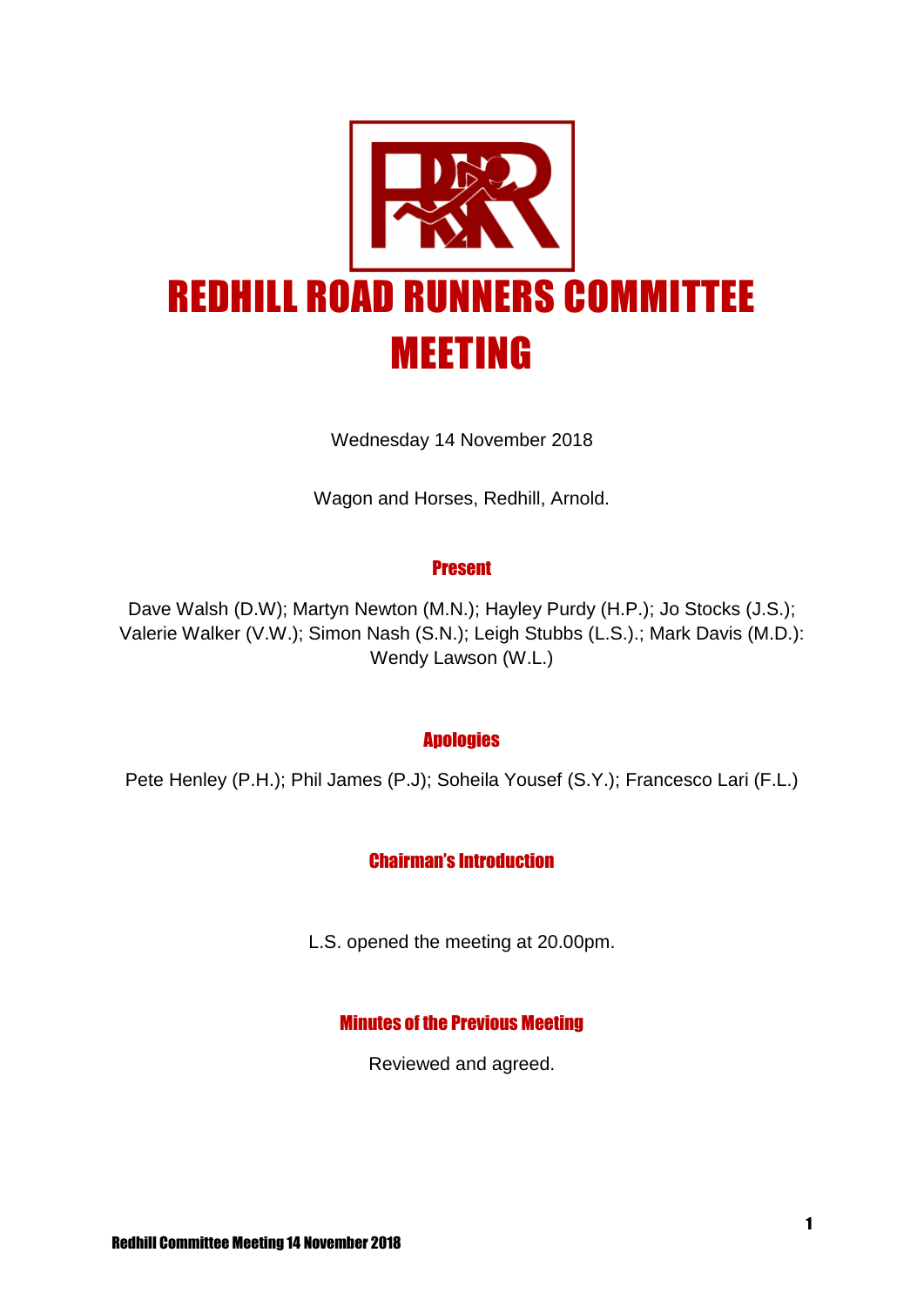# Membership Secretary's Report

Louise Kelly is no longer a member of the club, she has changed clubs and has agreed that the club may retain what she has already paid towards membership. There were 7 new members join the club last month.

M.D suggests that members are encouraged to use the BACS transfer method to pay membership fees rather than the S.I. route. (S.I entries charge 5% to the club for each member using this method). Cash payers are to be discouraged. D.W. commented that the S.I entry method had encouraged members to pay their fees before January 1<sup>st</sup> and before then members had been leaving it late in the year to pay. M.D said using internet banking would be just as easy for members.

The preferred method of payment will be by BACS transfer from now on and the price increase has been voted in.

County Champs entries for January 5<sup>th2019</sup> will require membership having been paid on or before December  $9<sup>th</sup>$ , 2018 (entries must be submitted by the 10<sup>th</sup>) as the club must pay for these places and does not want to lose money on entrants who don't renew their membership on time.

Membership prices are as follows:

First claim adult place: £32

Second claim place: £16

Junior under 18 places: £16

There are two Virgin London Marathon club places to draw off this year, to qualify members must have had at least two full years paid membership (and be paid up for 2019 membership before the draw and didn't win the draw last year) and qualify for a Grand Prix Finish. Members who qualified for good for age will not be included in this draw. Members wishing to enter this draw should speak with Leigh Stubbs.

The Christmas Fuddle Raffle prizes are:

1<sup>st</sup> Prize the choice of a piece of kit or Newstead Abbey Dash place

2<sup>nd</sup> Prize the choice of a Beanie, T shirt or Newstead Abbey Dash Place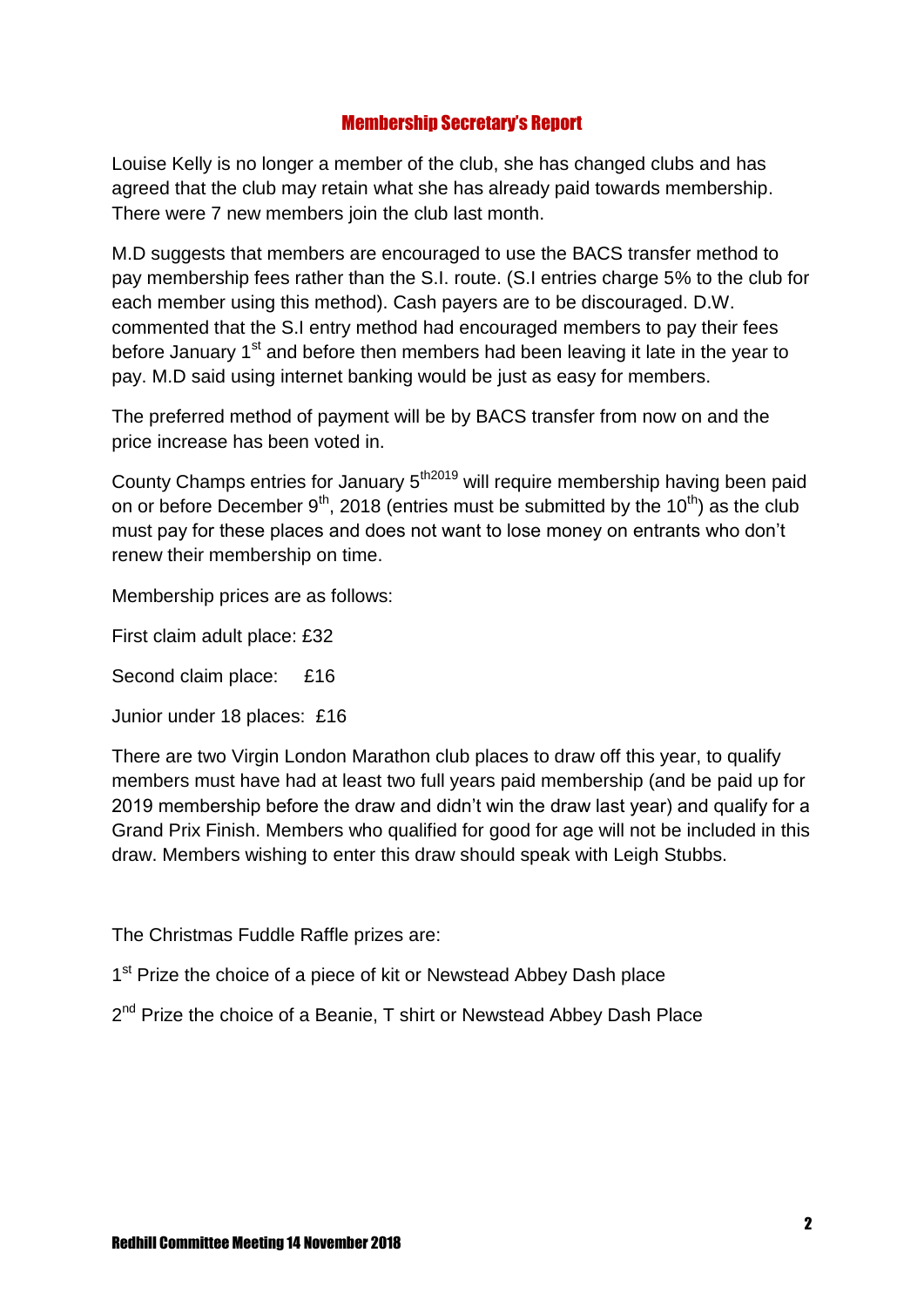# Social Secretary's Report

Dovedale was a success.

There is a social Curry night organised for 22<sup>nd</sup> November 2018

Someone needs to put up the Christmas Fuddle food lists, and someone needs to organise a Christmas lights run, plus two run leaders/coaches need to take a torch run into Bestwood County Lodge.

## Fell Running

No action, there are no fell runs organised at present.

## Kit Report

W.L. stated we are well stocked now, and £700 worth of vests had been ordered. Currently there is £1623 (selling price) worth of kit in stock.

M.D. suggested a new system of replacing stock when an item falls below 2 in stock and only replenishing by 5. D.W. says that the amount of stock that the club is carrying now, might be due to the expanded range the club has now. i.e. Club jackets, training vests and the need for larger sizes.

It was agreed across the board that vests will now be £18 the same as club T shirts. It has been noted that club shirts take between 3-6 weeks to arrive after ordering.

Wendy says that someone borrowed a top at one of the cross-country events and then replaced it with a much older vest.

Tamzin's Facebook Poll about changing club colours was undertaken on her own initiative and was not an official survey on behalf of the club Committee. D.W. expressed his gratitude to Tamzin for raising this issue, which was further discussed during the meeting. M.D. highlighted the need to understand the issues that members are having with the present kit. D.W. suggests there could be an issue with the material such as the fabric is causing nipple chaffing to some members. M.D. raised the a concern that changing the material could make the kit expensive. D.W. suggested that we have too much invested at present in our stock of club vests to change the colours, it would not be economically viable. He also raised concern that not everyone may find it easy to buy new kit should all members be required to do so due to a change in club colours.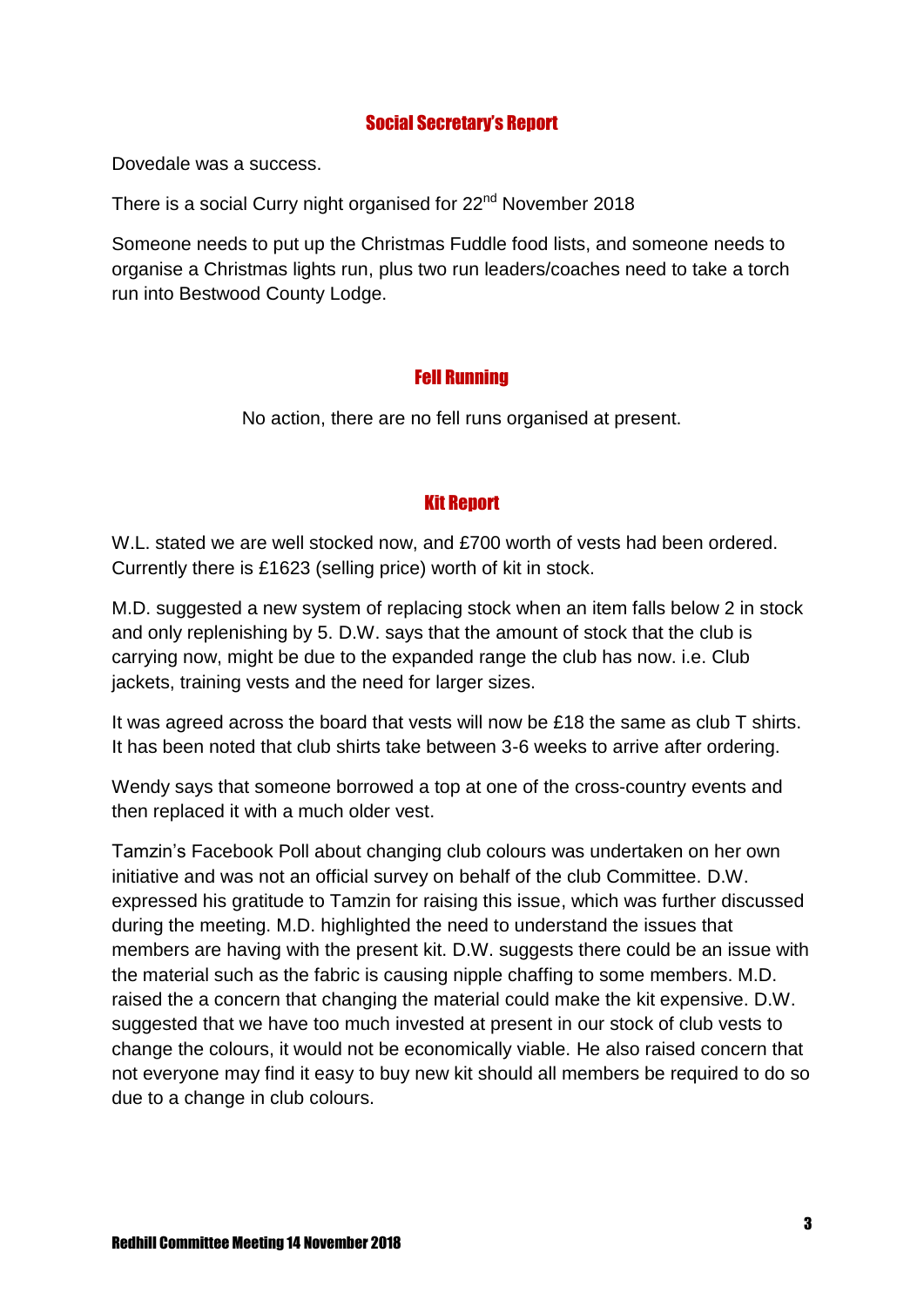The committee agreed that the club should not change its colours at this stage. L.S. is to give W.L Richard's email to see how much a change in fabric for the club vests would cost.

J.S. got back on the subject of crop tops, and says they were too expensive and the samples she received were too short.

## Finance Secretary's Report

HP raised concerns about cash payments to the club, due to logistic difficulties with documenting receipts. This has been an issue for some time which previously proposed solutions have not resolved. Going forward as of today the club is going to be a cashless club. H.P. has set an online account up in which she will send details to M.D. and D.W. for them to register with as `co-signatories'. This way she will be able to check who has paid what there and when. For payments all receipts will go to H.P. and she will submit the payment for authorisation by M.D., D.W. or L.S. Leigh has been added by mandate to the signatory and this will automatically give him access to the online banking. The club's online banking details will be given to members for them to pay their club membership and pay for any Redhill kit they may wish to purchase. Cash payments will no longer be accepted. L.S said that payment for kit should be done through BACS and then for H.P. to inform W.L. when the payment has been made, so that W.L. can then hand the item of kit over to whoever has paid for it. It was also agreed that M.N. was no longer to accept cash for membership and that members should be strongly encouraged to use BACS payment to the club.

At 14 November the club's within year outgoings exceed income by £2.2k. This is mainly due to the following reasons;

1. It was previously agreed by the committee that Newstead Abbey Dash was not to make a profit this year and due to the significant issues with timing and results in the in previous 2 years we decided to pay £1,253 on chip timing in 2018. The Newstead Abbey event cost approximately £1,500 in total and the club made a small loss of £90.28.

2. Our clothing range has increased and therefore we have £1.6k worth of stock we are currently holding.

3. SI Entries are charging us 5% on our payments through them so we can be paying roughly £200 fees for people paying this way.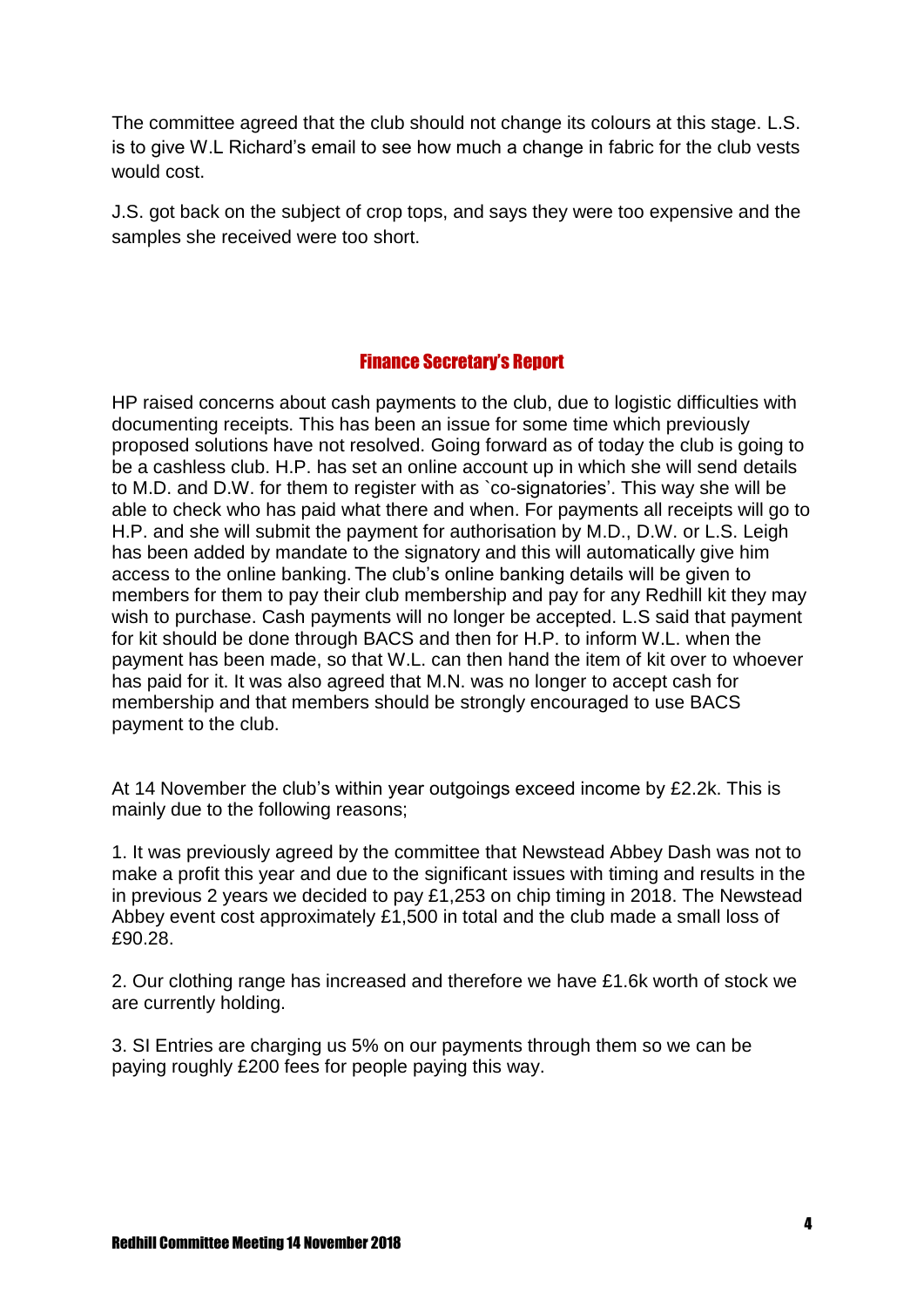The coach for the Dovedale Dash cost £405 this year and the club raised £342 for seats on the coach making a loss of £63. The club also gave £100 towards the Social Summer Barbeque.

M.D Said we need to question chip timing for Newstead Abbey, while D.W. suggested to increase the Newstead Abbey entry fees; this was agreed. M.D. also suggested a £15 entry fee and to give a free mug to participants D.W. said that this could be discussed at the next committee meeting. L.S pointed out that the Newstead Abbey Dash was the club's biggest loss.

The club keeps entries down to 250 as to increase this number would involve more costs for medical cover and the club would have to start providing porter loos, which would be even more expense,

County Champs entries cost the club £5 each, and it was suggested that if the entrants were to have to pay for their own places the club wouldn't find anyone to represent them. H.P. suggested that the club should ban members for 3 events if they don't show up to an event that they put their name down for and the club has paid for them.

It was decided that the discussion on these race events would be discussed more next meeting.

## **Coaching**

Coaches will need to safe guard and have their CRB checks done before April. The CRB check lasts for 3 years and after April it will cost the club £10 for an online course for each coach wishing to get a CRB check, so to save the club this extra expense all coaches need to have completed this before April 2019.

## Other Business

It was mentioned that Redhill Road Runners used to organise the Christmas Relays which were then taken over by Notts Athletics. Notts A.C are no longer organising the Christmas Relays. D.W. pointed out that the club has not got time to do this now for 2018, but suggested this issue could be revisited for 2019.

L.S, D.W. and M.D. will be looking at next years races to be put on next year's Grand Prix qualifying list for next year. This is to be done by the next committee meeting.

P.H is looking at next years fell running according to L.S.

The cut off date for anyone wishing to upgrade from  $C_25K$  to full membership for £15 is the end of December, after this they will have to pay for a full priced membership.